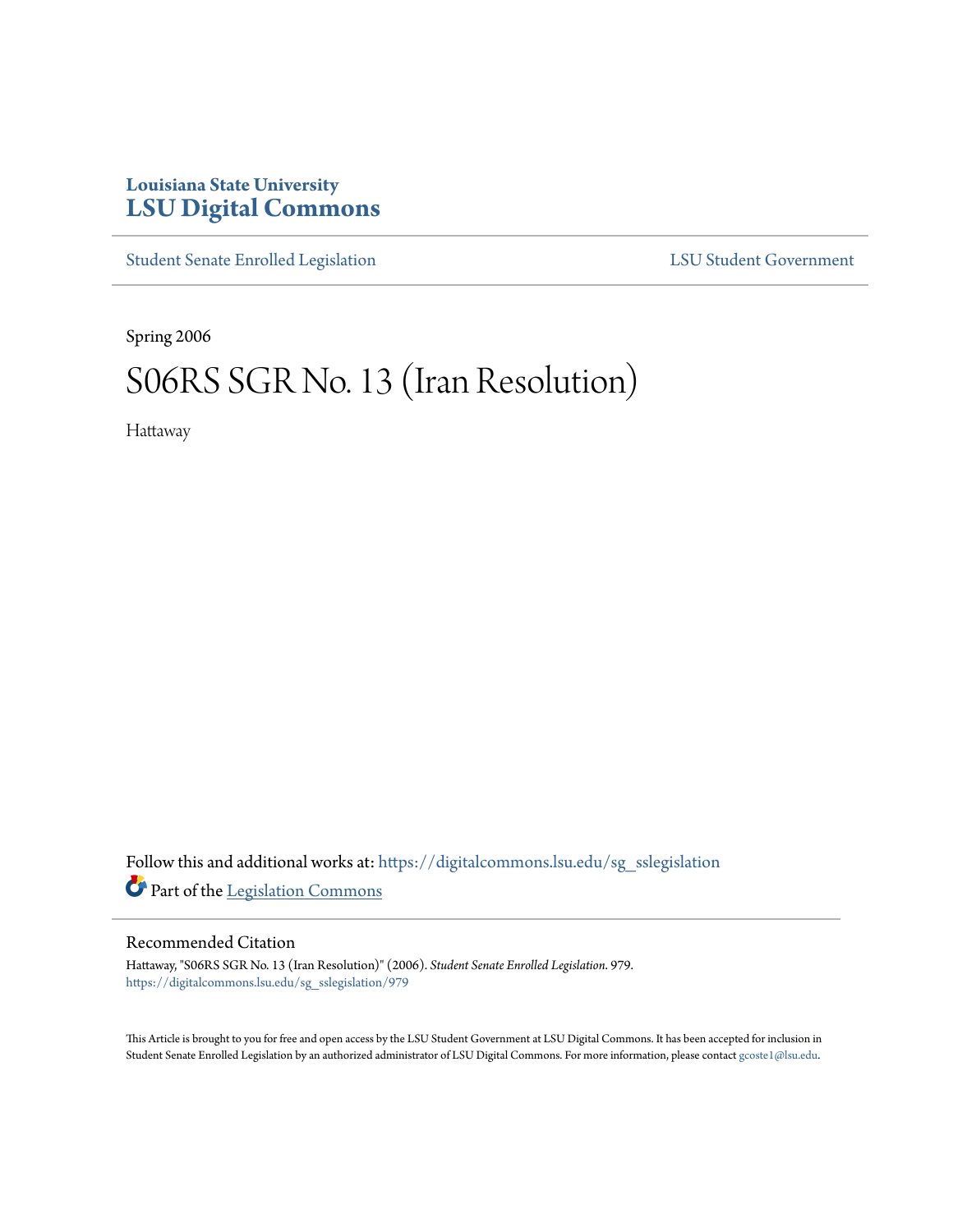STUDENT GOVERNMENT<br> **LOUISIANA STATE UNIVERSITY** 

## **STUDENT SENATE S06RS SGR NO. 13**

**BY: SENATOR HATTAWAY ON BEHALF TIGERS FOR ISRAEL**

## **A RESOLUTION**

### **TO URGE AND REQUEST THAT THE LOUISIANA CONGRESSIONAL DELEGATION AND OTHER NATIONAL LEADERS WORK TO PREVENT IRAN FROM OBTAINING NUCLEAR WEAPONS.**

| <b>PARAGRAPH 1:</b>  | WHEREAS, THE U.S. GOVERNMENT, EUROPEAN GOVERNMENTS AND THE       |
|----------------------|------------------------------------------------------------------|
|                      | IAEA (INTERNATIONAL ATOMIC ENERGY AGENCY) ALL BELIEVE THAT       |
|                      | IRAN IS TRYING TO DEVELOP NUCLEAR WEAPONS, AND;                  |
| <b>PARAGRAPH 2:</b>  | WHEREAS, THE IAEA BOARD OF GOVERNORS OVERWHELMINGLY VOTED        |
|                      | TO REPORT IRAN TO THE U.N. SECURITY COUNCIL AS WELL WITH IAEA    |
|                      | DEMANDS THAT IRAN FREEZE URANIUM ENRICHMENT, STOP CONSTRUCTION   |
|                      | OF A HEAVY-WATER REACTOR AND ALLOW THE IAEA GREATER              |
|                      | AUTHORITY TO INVESTIGATE ITS NUCLEAR PROGRAM, AND;               |
| <b>PARAGRAPH 3:</b>  | WHEREAS, IRAN IS OBLIGED TO ALLOW THESE INVESTIGATIONS AS A NON- |
|                      | NUCLEAR MEMBER OF THE NUCLEAR NON-PROLIFERATION TREATY, AND;     |
| <b>PARAGRAPH 4:</b>  | WHEREAS, THE IAEA HAS CITED THAT IRAN'S FAILURE TO ALLOW         |
|                      | INVESTIGATIONS AND INFORMATION ON ALLEGED NUCLEAR-RELATED        |
|                      | TESTS AND MISSILE DESIGNS RESULTS IN AN "ABSENCE OF CONFIDENCE"  |
|                      | THAT IRAN'S NUCLEAR ENERGY PURSUITS ARE FOR PEACEFUL MEANS, AND; |
| <b>PARAGRAPH 5:</b>  | WHEREAS, TALKS BETWEEN IRAN AND THE "EU-3" (BRITAIN, FRANCE AND  |
|                      | GERMANY) HAVE BROKEN DOWN AND IRAN HAS RESUMED FULL-SCALE        |
|                      | PRODUCTION OF ENRICHED URANIUM THAT CAN BE USED TO BUILD         |
|                      | NUCLEAR WEAPONS, AND;                                            |
| <b>PARAGRAPH 6:</b>  | WHEREAS, IRANIAN PRESIDENT MAHMOUD AMADINEJAD HAS CALLED FOR     |
|                      | ISRAEL TO BE "WIPED OFF THE MAP," CALLED THE HOLOCAUST A         |
|                      | FABRICATION AND OPENLY CALLED FOR "A WORLD WITHOUT THE UNITED    |
|                      | STATES," AND;                                                    |
| <b>PARAGRAPH 7:</b>  | WHEREAS, IRAN CURRENTLY HAS NON NUCLEAR BALLISTIC MISSILES THAT  |
|                      | CAN STRIKE ISRAEL AND IRAQ, AS WELL AS INDIA AND INTO EASTERN    |
|                      | EUROPE, AND IS EXPECTED TO DEVELOP MISSILES THAT WILL REACH INTO |
|                      | WESTERN EUROPE AND THE UNITED STATES, AND;                       |
| <b>PARAGRAPH 8:</b>  | WHEREAS, IRAN IS CLEARLY A MAJOR THREAT TO THE UNITED STATES AND |
|                      | HER ALLIES, INCLUDING ISRAEL, AND ACTION SHOULD BE TAKEN TO HALT |
|                      | THEIR NUCLEAR AMBITIONS,                                         |
| <b>PARAGRAPH 9:</b>  | THEREFORE, BE IT RESOLVED BY THE STUDENT                         |
|                      | GOVERNMENT OF LOUISIANA STATE UNIVERSITY AND                     |
|                      | AGRICULTURAL AND MECHANICAL COLLEGE TO URGE OUR                  |
|                      | NATIONAL LEADERS, INCLUDING THE LOUISIANA                        |
|                      | CONGRESSIONAL DELEGATION, TO ACT AGAINST IRAN'S                  |
|                      | PURSUIT OF NUCLEAR WEAPONS.                                      |
| <b>PARAGRAPH 10:</b> | THIS RESOLUTION SHALL TAKE EFFECT UPON PASSAGE BY A MAJORITY     |
|                      | VOTE OF THE LSU STUDENT SENATE AND SIGNATURE BY THE              |
|                      | PRESIDENT, UPON LAPSE OF TIME FOR PRESIDENTIAL ACTION, OR IF     |
|                      | VETOED BY THE PRESIDENT AND SUBSEQUENTLY APPROVED BY THE         |
|                      | SENATE, ON THE DATE OF SUCH APPROVAL                             |